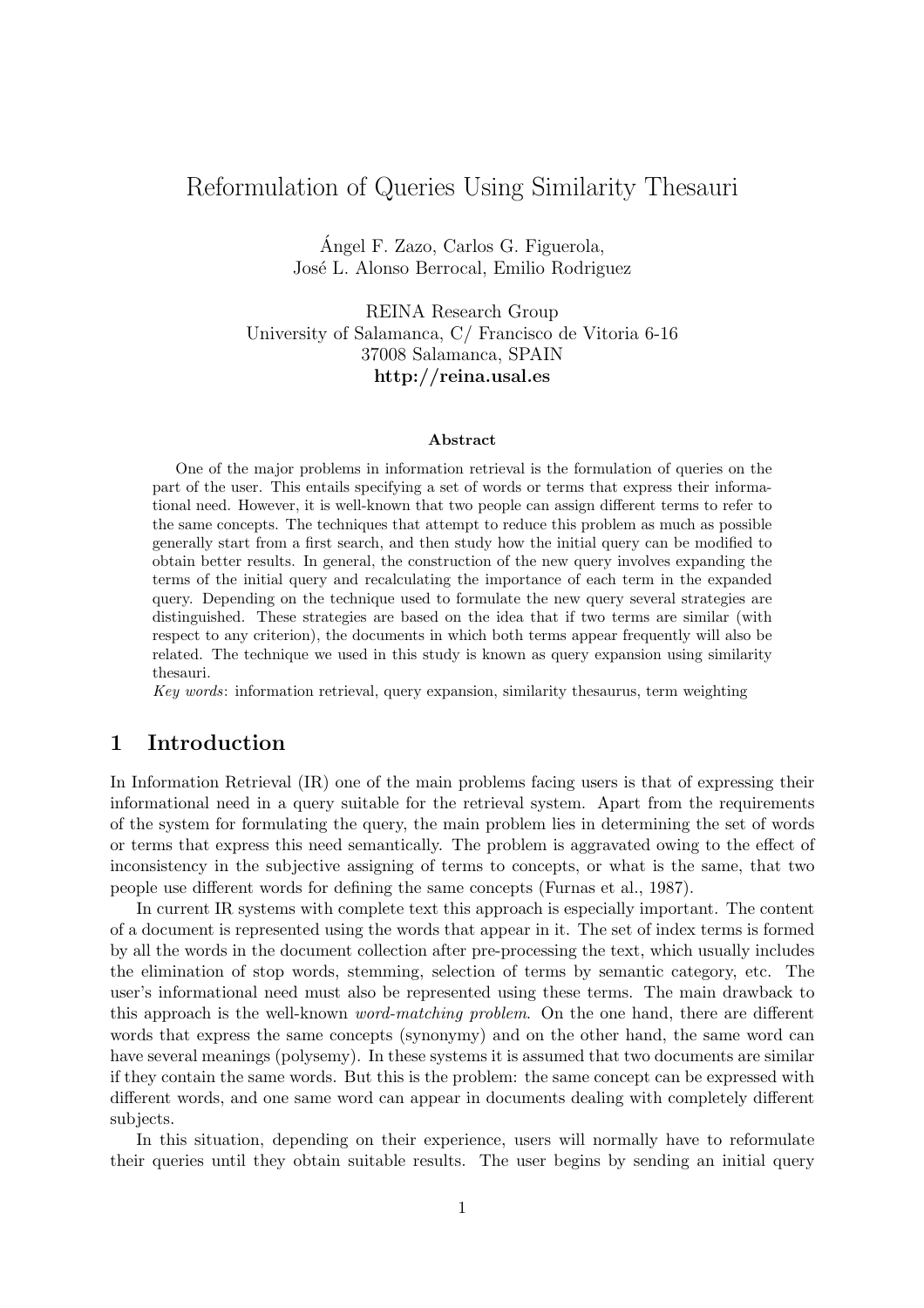to the retrieval system which returns a set of documents ordered according to some relevance criterion of the system. After examining the documents retrieved, the user has to reformulate the query to obtain more relevant results. The greater the number of terms in the query, the smaller the problem, since it will surely include a greater number of index terms that represent relevant documents (Xu and Croft, 2000). In general, the construction of the new query involves expanding terms of the initial query and recalculating the importance of each term in the expanded query (reweighting of terms).

In this study we focus on short queries, i.e. queries with one or only a few terms. These queries are particularly interesting because they are the typical ones made on the search engines of the Internet. It is well-known that queries on the web tend to be very short, between one and three terms per query (Jansen et al., 2000; Wolfram et al., 2001). Retrieval results can be improved by expanding the initial query, i.e., including better terms in the query that provide more relevant documents than the original query. The problem lies in finding these better terms.

### 2 Query Expansion

To expand the query, words or phrases with a similar meaning to those in the initial query must be used. A dictionary or general thesaurus could be used in this process. A thesaurus is a classification system compiled of words and/or phrases organised with the objective of facilitating the expression of ideas. They have been used in retrieval information in the process of creating or expanding queries, i.e. in the process of expressing or broadening the informational needs of a user in a query. Basically this is done by selecting the terms closest to what the user wants. Unfortunately, the use of a general thesaurus for formulating the user's need does not give good results (Voorhees, 1994), mainly because the relations in a general thesaurus are not valid in the local context of user and document collection. Better results are obtained if thesauri or query expansion techniques constructed from the document collection on which the search is launched are used. In any case, reformulation of the query involves two major problems: the choice of the most suitable terms and the weighting of the new terms. This process can be done automatically, i.e., without the intervention of the user, or with the user's collaboration. In the latter case, the user is offered a graphic interface with the results of the search. In (Belkin et al., 2001) the evolution of research in the reformulation of queries in the interactive task of the famous TREC ( Text REtrieval Conference) is analysed and some user interfaces can be seen. With this interface the users can visualise and select the documents and terms that they consider more relevant to their initial search and the system will use them to reformulate the query.

Mainly three mechanisms are distinguished, depending on the technique used for formulating the new query (Baeza-Yates and Ribeiro-Neto, 1999): (i) the so-called query feedback with the intervention of the user *(user relevance feedback)*; (ii) query reformulation, using exclusively information from the documents retrieved *(local analysis)* and *(iii)* reformulation using overall information from the whole document collection *(global analysis)*. These strategies are based on the idea that if two items are similar (with respect to any criterion) the terms that frequently co-occur in them will be related. Based on this idea, semantic relations between the terms are sought. The Association Hypothesis (van Rijsbergen, 1979, p. 104) says:

If an index term is good at discriminating relevant from non-relevant documents then any closely associated index term is also likely to be good at this.

Indeed, considering that the terms that appear in the query are good at discriminating relevant and non-relevant documents, the related terms will also be so. This would allow us to add them to the original query.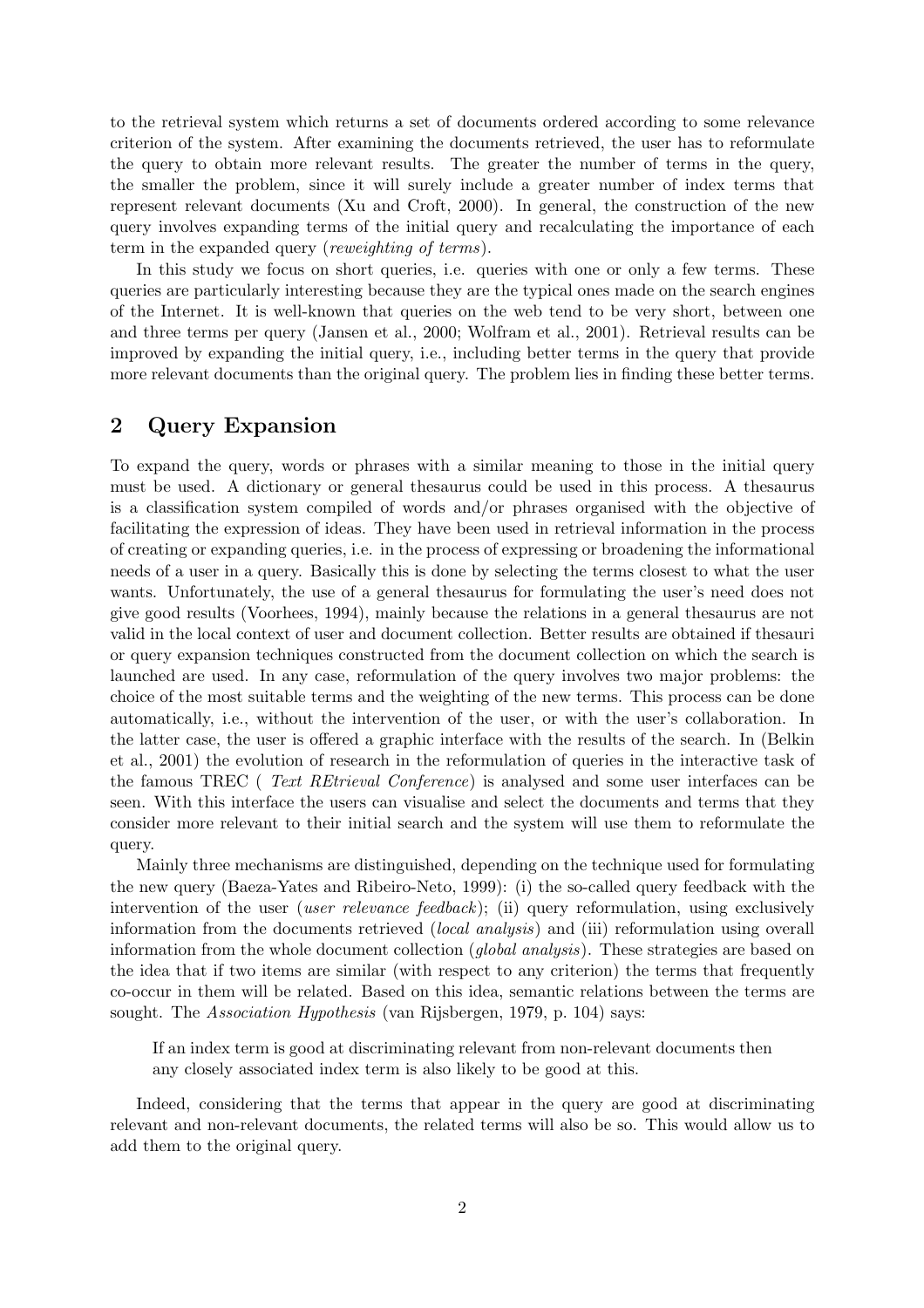The first of the techniques indicated is user relevance feedback. This is a mechanism that has been the object of much study and one of those that give the best results. The process is based on showing the user the results of the first search and after the user has marked the documents they consider relevant and non-relevant, reformulating the query with the terms of these relevant and non-relevant documents. The main advantage is that it is a process guided by the user's criteria of relevance, which is the basis for trying to increase the importance of certain terms and decrease that of others (Salton and Buckley, 1990). One of the algorithms most used is that of Rocchio (Rocchio, 1971). Our research group has also made some experiments on the subject (Figuerola et al., 2002).

The other two techniques for query expansion look for relations or associations between terms: synonyms, derivatives (flexionally and/or derivatively) or proximal ones (which have a minimum distance in number of words). Clustering algorithms are normally used for this. These algorithms are sometimes based on counting the co-occurrences of terms in the documents, and other times on finding similarities under other criteria. Global analysis looks for relations between the terms of the whole document collection, whereas local analysis only considers the documents retrieved and shown to the user for one particular query. Both seek to construct a matrix or thesaurus of relations between the terms, in a global or local sense, and use it to expand the original query with the terms considered best related. Two important strategies stand out in local analysis: on the one hand, what is known as *local clustering*, based on the study by (Attar and Fraenkel, 1977), and, on the other hand, the combination of certain techniques of local and global analysis, called local contextual analysis (Xu and Croft, 1996, 2000). Both obtain good results based on the documents retrieved.

The global analysis techniques extract information from the whole collection of documents and use it to expand the query. Research in this field has been developing since before the 1960s. Most of it has had as a basis the study of co-occurrences of terms. It was not until the beginning of the 1990's, however, that satisfactory results were obtained (Peat and Willet, 1991).The main strategies carried out, both automatically and with the intervention of the user, have been based on the simple use of co-occurrence values, the classification of documents or the use of syntactical contexts, with results highly dependent on the document collection to which they were applied, or on parameters that are difficult to calculate (Qiu and Frei, 1993). In contrast with these methods there is another that is attempting to create a similarity thesaurus as a basis for query expansion.

### 3 Similarity Thesauri

The target here is to construct a similarity thesaurus that makes it possible to expand the complete query (query concept), and not only each individual term separately (Qiu and Frei, 1993). A similarity thesaurus is a matrix that is constructed using relations between terms. In its preparation the co-occurrence of terms in the documents is not measured, instead a mechanism is used by which each term in the collection is characterised by the documents in which it appears. This turns the classic concept of information retrieval systems upside down (in these, documents are characterised by index terms, i.e., the terms are used to represent the documents). To construct the similarity thesaurus, the terms of the collection are considered documents, and the documents are used as index terms (they are usually called *index documents*); in other words, the documents can be considered capable of representing the terms.

In order to apply this approach we shall take as a basis the vector model. In the vector model (Salton, 1968) each document  $d_i$  in the collection of N documents is represented by a vector  $\tilde{d}_i = (w_{i1}, w_{i2}, \dots, w_{im})$ , where  $w_{ij}$  indicates the weight of the index term  $t_j$  in document  $d_i$ , and  $m$  is the number of index terms in the collection. The weights are normally calculated using the tf-idf scheme (Salton and Yang, 1973). The query is also represented in the vector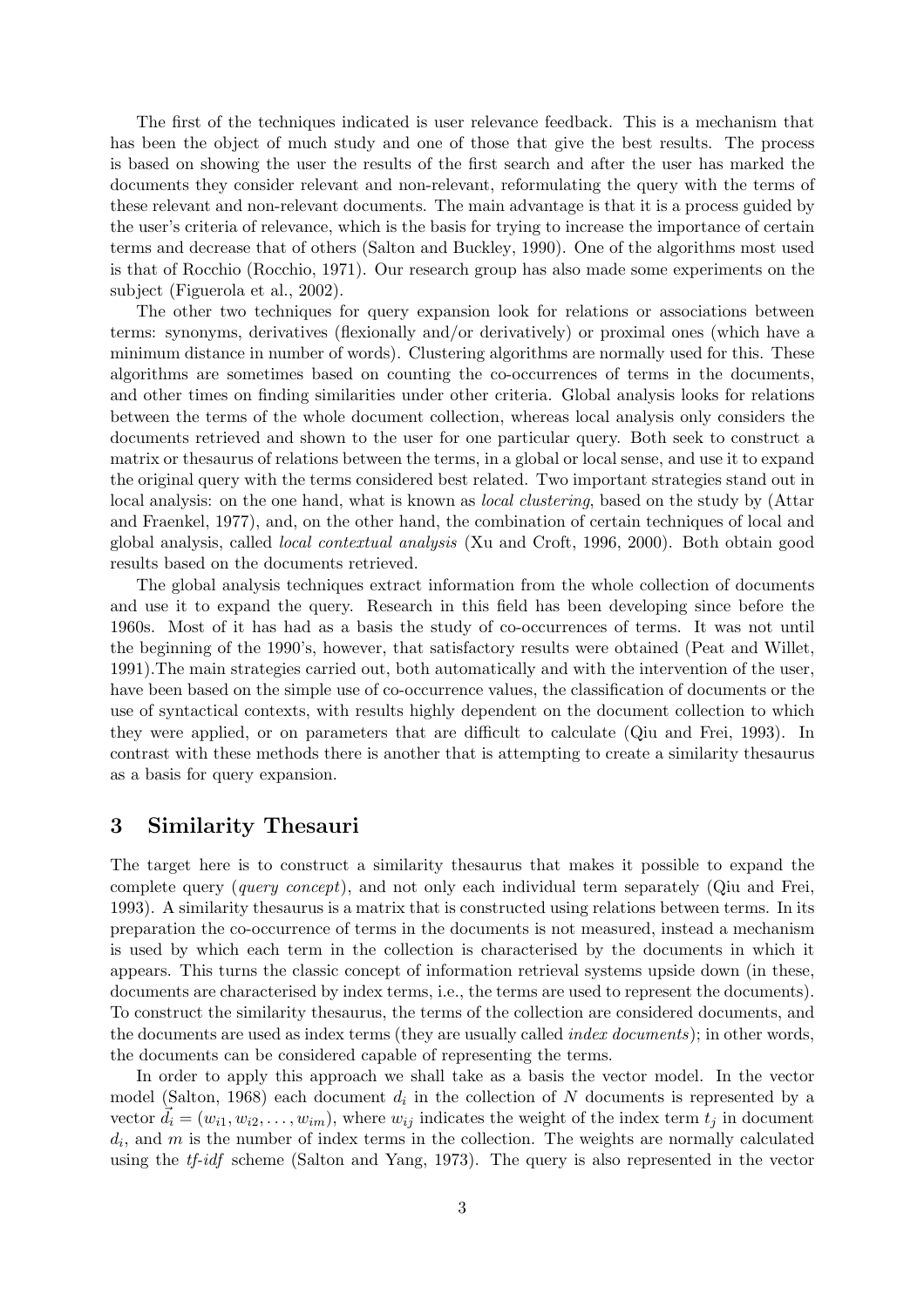space of terms using a vector,  $\vec{q} = (q_1, q_2, \ldots, q_m)$ . Each element  $q_j$  expresses the degree to which the term  $t_j$  represents the informational needs of the person making the query. The main objective of an information retrieval system is to provide information appropriate to the query made by the user. This process depends enormously on the weighting scheme of the terms and subsequent calculation of similarity made by the system. In (Salton and Buckley, 1988) 287 different combinations of assigning weights to terms of documents and queries were experimented with, and we have followed the indications that appear there in order to obtain the best results. The easiest way of obtaining the degree of similarity between a query and a document is to calculate the scalar product of the vectors that represent them (van Rijsbergen, 1979). This is a simple process and one of the most used. So that the similarity value will be between 0 and 1, the vectors of the documents and queries are normalized.

Below we shall se how the similarity thesaurus can be constructed in the vector model. The idea is to turn around the representation model described and instead of considering the documents as represented by index terms, we consider that the index terms can be defined using the documents *(index documents)*. Turning the vector model around, each term  $t_i$  in the collection of  $m$  terms will be represented by a vector of  $N$  components in the vector space of documents,  $\vec{t}_i = (p_{i1}, p_{i2}, \dots, p_{iN})$ ,  $p_{ij}$  being a value that expresses the weight of index document  $d_j$  in the representation of the term  $t_i$ . In order to compute the value of  $p_{ij}$  the  $tf$ -idf scheme is used, but the roles of terms and documents is inverted. The weights are normalized in order to have unit vectors. The calculation proposed in (Qiu and Frei, 1993) is the one indicated in (1). This is the one we used in our experiments.

$$
p_{ij} = \frac{(0.5 + 0.5 \frac{f_{ij}}{\max_k(f_{ik})}) \cdot itf_j}{\sqrt{\sum_{u=1}^{N} (0.5 + 0.5 \frac{f_{iu}}{\max_k(f_{ik})})^2 \cdot itf_u^2}}
$$
(1)

where

- $f_{ij}$  is the number of times that the term  $t_i$  appears in document  $d_j$ ,
- $max_k(f_{ik})$  is the maximum of the frequency values for the term  $t_i$  in the whole document collection (i.e., it will be the value  $f_{ik}$ ,  $d_k$  being the document where it appears most),
- $-itf_j = log \frac{m}{|d_j|}$  s the *inverse term frequency* for document  $d_j$ ,  $|d_j|$  being the number of different terms there are in that document.

Calculation of the *inverse term frequency* shows that a short document plays a more important role than a long one. If two terms co-occur in a long document, the probability of them being similar is smaller than if they co-occur in a short one. To calculate the similarity between two terms,  $t_i$  and  $t_j$ , the scalar product is also used.

$$
SIM(t_i, t_j) = \vec{t_i}^T * \vec{t_j} = \sum_{k=1}^{N} p_{ik} \cdot p_{jk}
$$
 (2)

Calculation for all the terms in the collection produces the similarity thesaurus. It is a symmetric matrix, with values between 0 and 1. Its construction is computationally costly, although it is only done once. If documents are added to the collection the values for the terms included in the new documents must be updated. Once again we must point out that the thesaurus is constructed taking into consideration the representation of terms using index documents, and not co-occurrence.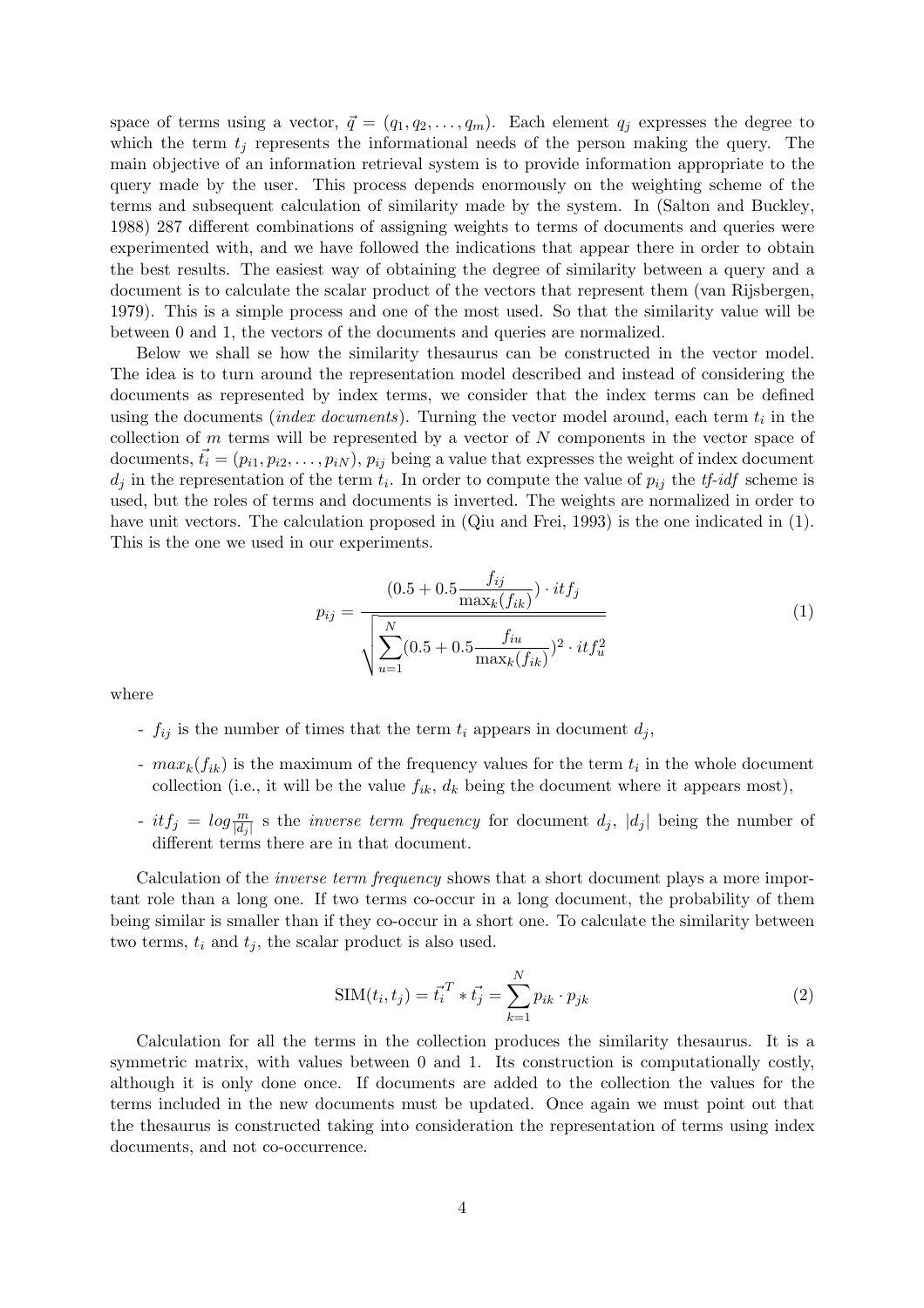#### 3.1 Query expansion

The objective when using the similarity thesaurus is to expand the whole query, and not just each individual term separately. For a term to be able to be added to the query there must be a high similarity between this term and all the terms in the query. In the vector space of the terms query q is represented by the vector  $\vec{q} = (q_1, q_2, \ldots, q_m)$ , where  $q_i$  is the weight of term  $t_i$ in the query. However, given that the similarity thesaurus has been constructed using the vector space of documents, we must transfer that vector to this space so as to be able to compute the similarity between the whole query and all the index terms in the collection. The term  $t_i$  is given by the vector  $\vec{t}_i$  in the document space, so that for the whole query, in this space, it will have an importance of  $q_i \cdot \vec{t_i}$ . We consider that in this space the query only depends on the terms included in it.

Once the query has been represented in the document space, we must obtain the terms most similar to it. We use the measurement of the scalar product with each of the terms  $t$  in the collection.

$$
\text{sim}(q, t) = \overline{q}^T * \overrightarrow{t} = \left(\sum_{t_i \in q} q_i \cdot \overrightarrow{t_i}\right)^T * \overrightarrow{t} = \sum_{t_i \in q} q_i \cdot \left(\overrightarrow{t_i}^T * \overrightarrow{t}\right) = \sum_{t_i \in q} q_i \cdot \text{SIM}(t_i, t)
$$
\n
$$
(3)
$$

The similarity values between terms are the entries in the similarity thesaurus which have already been calculated. Thus, all the terms of the collection can be put in order according to the value obtained from (3). In general not all the terms are expanded, but only those which have the highest similarity values. We shall denote as  $r$  the number of terms that will be added to the original query. The weight, in the space of terms, associated with each term  $t<sub>e</sub>$ , which will be added to the query, remains to be determined. It seems natural to consider it according to the similarity:

$$
q_e = \frac{\sin(q, t_e)}{\sum_{t_i \in q} q_i} \tag{4}
$$

The value of the weight of each expanded term is that given in (4). That is, new terms are added to the initial query and the weight of the already existing terms can be modified if they appear among the first r selected for expansion.

### 4 Experiments

In our experiments we employed the test collection used in several CLEF  $<sup>1</sup>$  studies (Peters and</sup> Braschler, 2001; Zazo et al., 2002). The characteristics of the collection are given in Table 1. The mean number of terms was considered after eliminating empty words. The document collection came from the news agency EFE, from all the news items of 1994: 215,718 documents (513 MB of information), stored in files, one for each day of 1994. Each file contains several documents, and in these there are fields delimited with SGML labels, as indicated in the example in Figure 1. The relevant fields are TITLE and TEXT, since the rest contain information such as date, section of the newspaper, etc. The mean number of words per document, considering these fields, is 333.68.

Together with the documents there is a battery of 50 queries in Spanish. Each query is divided into three fields, ES-title, Es-desc (description) and ES-narr (narrative), as can be seen in Fig. 2. Queries can be posed with one, several or all the fields.

<sup>1</sup>CLEF collections are property of CLEF Consortium and ELDA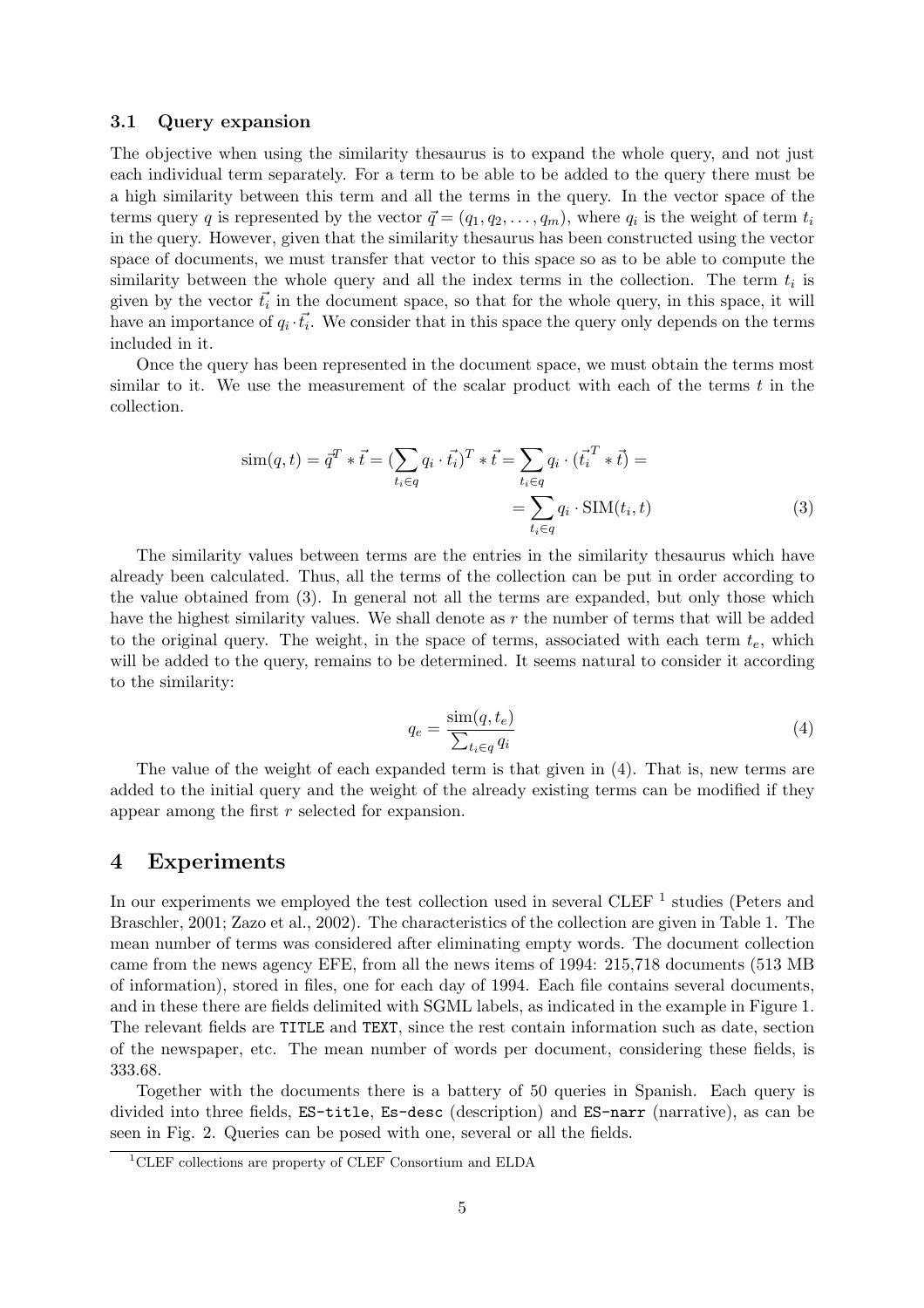Collection EFE'94 No. of documents 215,738 No. of queries 50 No. of index terms 352,777 Mean number of words per document  $333.68$  (max. 2210, min 9) Mean number of unique index terms per document 120.48

Table 1: Characteristics of the Collection.

<DOC>

```
<DOCNO>EFE19940101-00002</DOCNO>
<DOCID>EFE19940101-00002</DOCID>
<DATE>19940101</DATE>
<TIME>00.34</TIME>
<SCATE>VAR</SCATE>
<FICHEROS>94F.JPG</FICHEROS>
<DESTINO>ICX MUN EXG</DESTINO>
<CATEGORY>VARIOS</CATEGORY>
<CLAVE>DP2404</CLAVE>
<NUM>100</NUM>
<PRIORIDAD>U</PRIORIDAD>
<TITLE> IBM-WATSON
         FALLECIO HIJO FUNDADOR EMPRESA DE COMPUTADORAS
</TITLE>
<TEXT> Nueva York, 31 dic (EFE).- Thomas Watson junior, hijo
del fundador de International Business Machines Corp. (IBM),
falleció hoy, viernes, en un hospital del estado de Connecticut
a los 79 años de edad, informó un portavoz de la empresa.
   Watson falleció en el hospital Greenwich a consecuencia de
complicaciones tras sufrir un ataque cardíaco, añadió la fuente.
   El difunto heredó de su padre una empresa dedicada
principalmente a la fabricación de máquinas de escribir y la
transformó en una compañía líder e innovadora en el mercado de
las computadoras. EFE
   PD/FMR
   01/01/00-34/94
</TEXT>
</DOC>
```
Figure 1: A document from the collection.

In our experiments we considered an index term to be composed of any set of alphanumerical characters, i.e., we also included numbers as index terms. In the lexical pre-processing of the text the terms of the documents and queries that can be used as index terms are obtained. This preprocessing was carried out in several stages. The first consisted of an initial lexical analysis with the objective of determining the processing to be carried out on number, hyphens, punctuation marks, capital and/or small letters, proper names, acronyms, etc. Thus we eliminated all the non-alphanumerical characters, did not detect proper names or acronyms and stored the index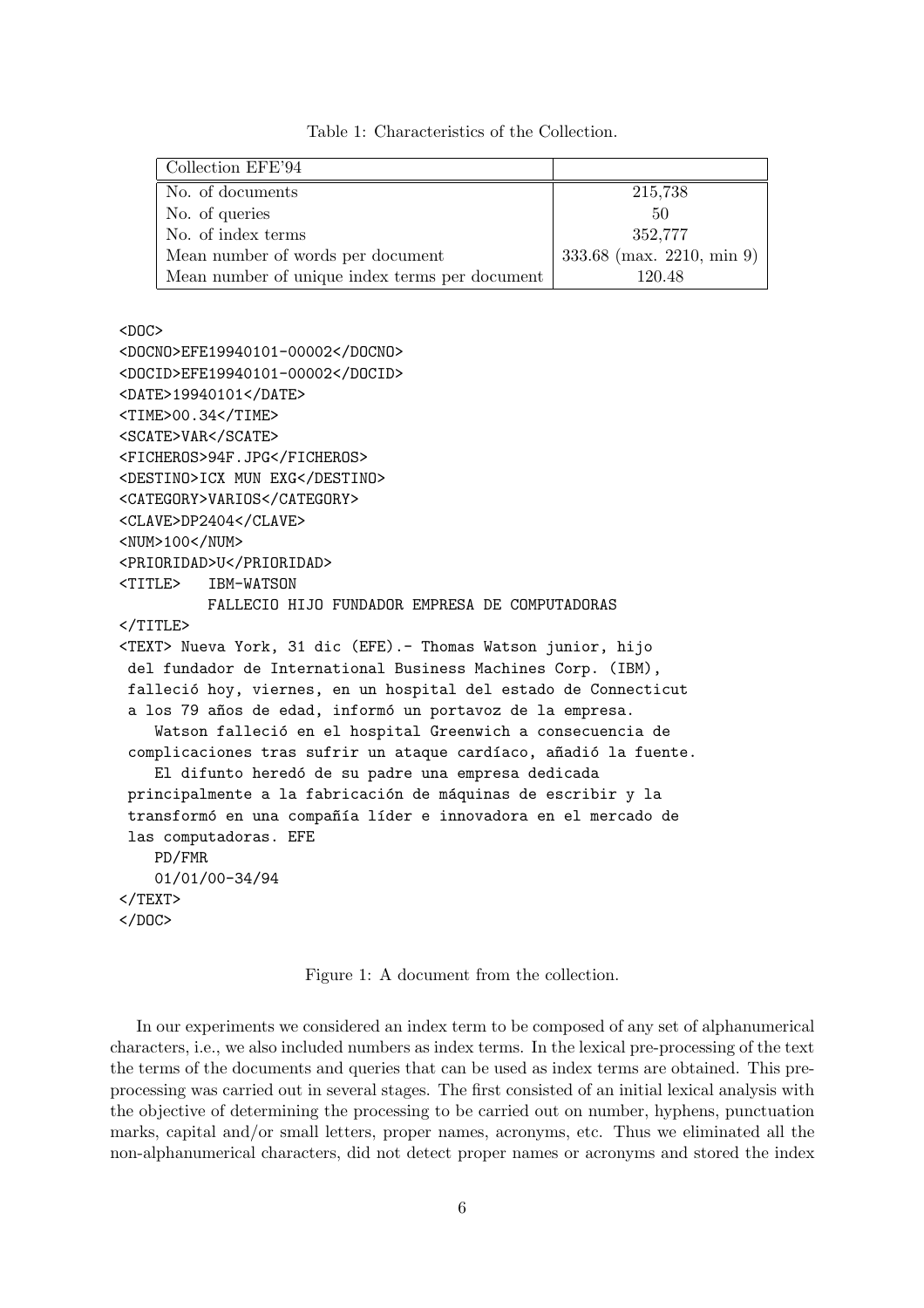```
<top>
\langlenum> C042 \langle/num>
<ES-title> Naciones Unidas y Estados Unidos invaden Haití</ES-title>
<ES-desc> Encontrar documentos sobre la invasi´on de Hait´ı por los
soldados de la ONU y de los Estados Unidos. </ES-desc>
<ES-narr> Los documentos comentan tanto la discusión sobre la
decisión de la ONU de enviar las tropas americanas a Haití como la
invasión misma. Se habla también de sus consecuencias
directas.</ES-narr>
</top>
```
Figure 2: A query from the collection.

terms in small letters without considering accents.

The second action performed in pre-processing the text was the elimination of stop words. With the objective of reducing the number of index terms, words that are not very significant in the information retrieval process because of their slight semantic capacity or high frequency are not included. This set of words, known as stop words, is composed of prepositions, articles, adverbs, conjunctions, possessives, demonstratives, pronouns, some verbs and some nouns. With the elimination of stop words, the aim is to reduce the noise that they could introduce in the retrieval. To eliminate stop words, the text was separated into words, which were then checked against the stop word list. In our experiments we used a list of 573 words.

The next step consisted of stemming. Stemming is the process whereby morphological variations of the terms are sought in order to extract the common root. The canonical form of the root represents the variations of the terms deriving from it. In our case, we did not apply stemming.

Next, we selected the terms or groups of terms that would be the index terms. This is normally done according to the syntactical nature of the term, since those that act grammatically as nouns usually have a greater semantic content than verbs, adjectives or adverbs. Our selection of terms was not made on the basis of any syntactical criterion. Simply, those remaining after eliminating the stop words were considered as index terms.

The last step in the pre-processing of terms was the construction or application of a thesaurus that allowed the query to be expanded. Query expansion has already been described. The objective of this study was to show the characteristics of query expansion using similarity thesauri on the EFE'94 document collection.

Once the index terms of the test collection had been obtained, representation of documents and queries was done using the tf-idf weighting mechanism and the recommendations of (Salton and Buckley, 1988). We used the scalar product to calculate similarities between documents and queries. In the expansion of each query a local similarity thesaurus was calculated for the terms included in it. The related terms according to (3) were obtained and arranged in decreasing order to then take the first  $r$ . The results were evaluated by calculating the average precision for all the queries in the collection in three values representative of recall: a low value of 25%, a medium value of 50% and a high value of 75%. Then the mean of these three values was taken.

In this study we also wished to measure the influence of the number of terms in the original query on the results. For this purpose we did several tests considering different fields of the query: test T (ES-title field), test D (ES-desc field) and test N (ES-narr field). Table 2 shows the improvement in query expansion, with an expansion of 500 terms added to the original query. It can be noted that the greater the number of terms in the original query, the smaller the improvement. This was to be expected, since long queries contain greater description of the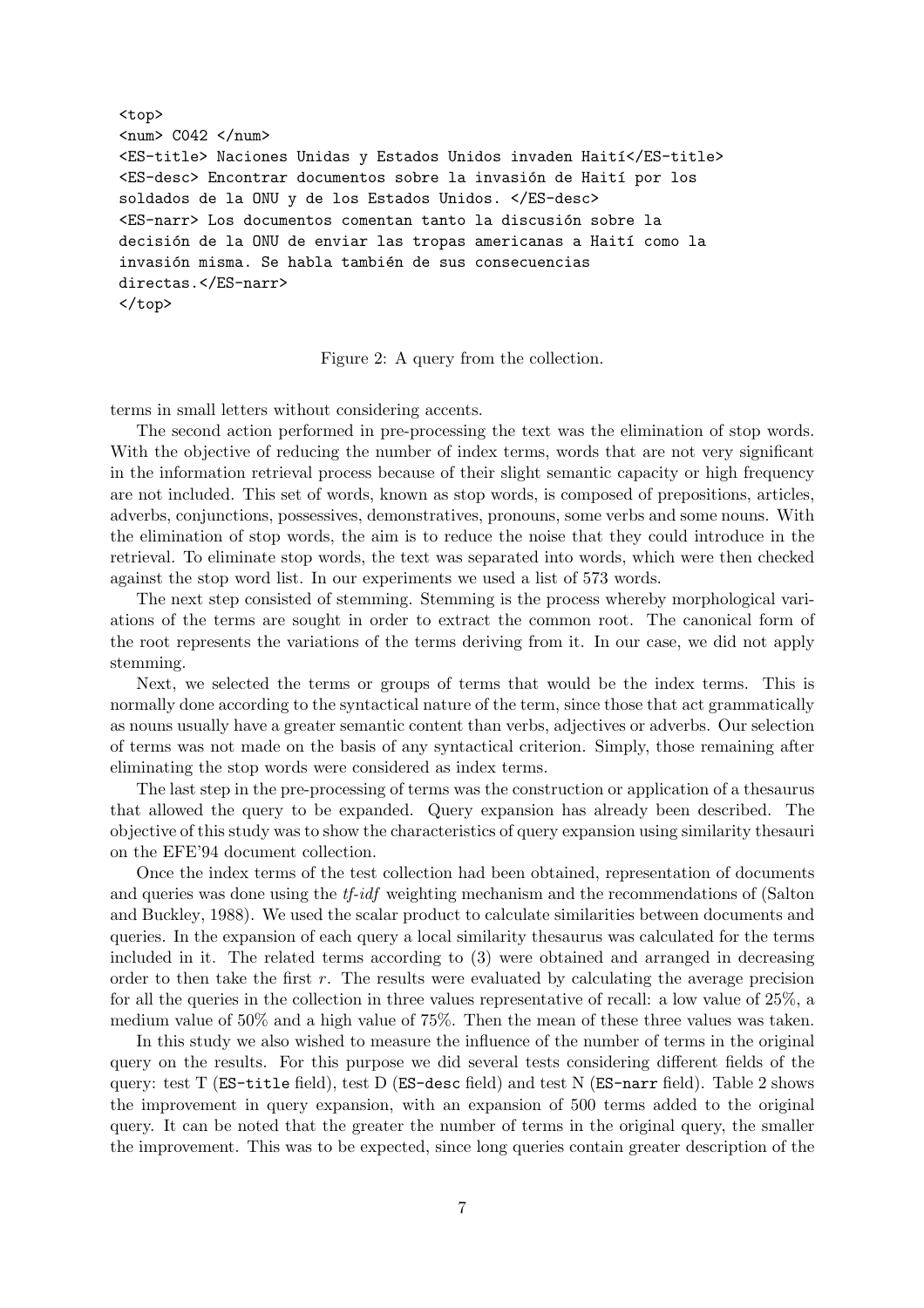

Figure 3: Improvement in the Average Precision according to the number of terms expanded. Tests: T (Es-title field), D (Es-desc field) and N (Es-narr field).

user's informational need than short queries.

Fig. 3 shows the results of our experiments according to the number of terms expanded. We can see that the improvement follows the same course for all three tests. A major improvement is noted with the expansion of a few terms, but after a certain number (around 250) the improvement increases very slowly, and continues to increase, perhaps indefinitely. This seems to coincide with the experiments of other authors (Qiu and Frei, 1993) when the test collection is fairly large, as is our case. This may have to do with the fact that more discriminating terms are needed in large test collections.

#### 5.Conclusions

The technique described obtains good results in query expansion. A thesaurus of similarity between terms was constructed, taking advantage of the possibilities the documents have to represent the terms. This duality in the representation of information allowed us to construct the thesaurus taking into account a weighting scheme according to the length of the documents and not just the number of times that a term appears in that document. The main characteristic resides, however, in the fact that the expanded terms were chosen and weighted taking into consideration the terms of the whole query, and not each individual term separately.

Moreover, as opposed to other techniques of local analysis that base their expansion on the terms of a few documents with user relevance feedback, here we used a technique that related all the terms in the test collection to each other. In fact, the results are worse, mainly because the expansion we used did not incorporate any type of additional relevance information, wich

| Pruebas                                                                      |      |                                     | N     |
|------------------------------------------------------------------------------|------|-------------------------------------|-------|
| Mean no. of terms per query                                                  | 2.74 | 8.40                                | 16.66 |
| Average precision original queries                                           |      | $0.3218 \mid 0.3717 \mid 0.3634$    |       |
| Average precision expanded queries with $r = 500   0.3505   0.3902   0.3759$ |      |                                     |       |
| Improvement                                                                  |      | $8.92\%$ 4.98 \times 13.44 \times 1 |       |

Table 2: Results of the experiment.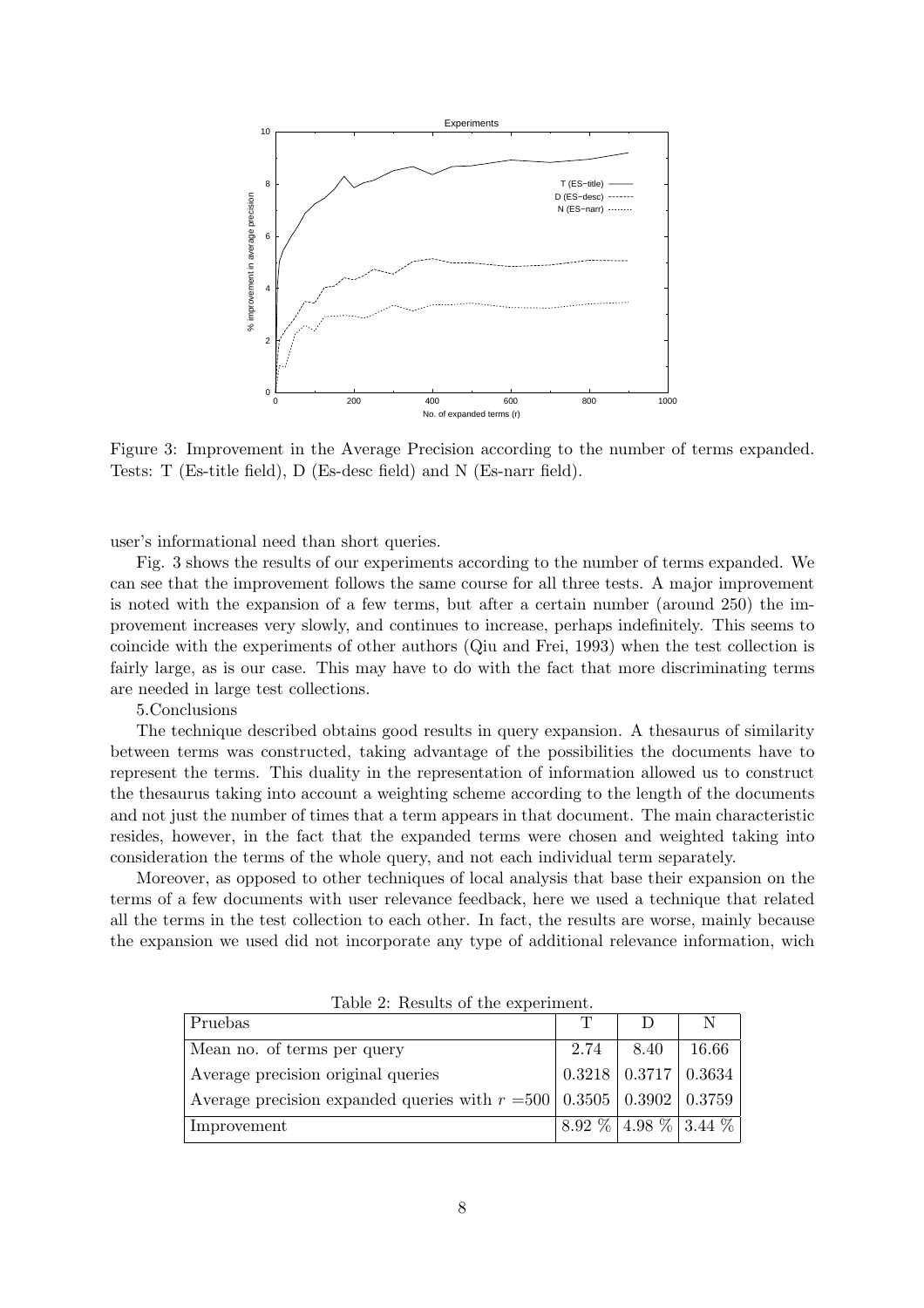other methods do incorporate. It is, therefore, a mechanism that can be executed automatically a sone more characteristic of the information retrieval system. The main drawback lies in the high computational cost required for the construction of the similarity thesaurus. Fro new documents the task is more simple, since the values of the terms appearing in them are modified.

One very interesting aspect is that the smaller the query expansion the better it is. Considering that the queries on the search engines on the Internet usually contain one, two or three terms, this technique can be especially useful in this context. However, considering that the volatility of the information on the Internet is very high, and that major modification of the thesaurus would be required, since the number of documents that would disappear from the collection and the number that would be incorporated is enormous, we believe that this technique can only be used in more static situations.

### References

- Attar, R. and Fraenkel, A. (1977). Local feedback in a full-text retrieval system. Journal of the  $ACM$ , 24(3).
- Baeza-Yates, R. and Ribeiro-Neto, B. (1999). Modern Information Retrieval. Addison-Wesley, Harlow, England.
- Belkin, N., Cool, C., Kelly, D., Lin, S.-J., Park, S., Pérez-Carballo, J., and Sikora, C. (2001). Iterative exploration, design and evaluation of support for query reformulations in interactive information retrieval. Information Processing  $\mathcal C$  Management, 37(3):403-434.
- Figuerola, C. G., Zazo Rodríguez, Á. F., and Alonso Berrocal, J. L. (2002). La interacción con el usuario en los sistemas de recuperación de información: realimentación por relevancia. SCIRE, Representación y Organización del Conocimiento. In press.
- Furnas, G. W., Landauer, T. K., Gomez, L. M., and Dumais, S. T. (1987). The vocabulary problem in human-system communication. Comunications of the ACM, 30(11):964–971.
- Harman, D. K. (1992). Relevance feedback and other query modification techniques. In Frakes, W. B. and Baeza-Yates, R., editors, *Information retrieval: Data Structures and Algorithms*, pages 241–263. Prentice-Hall Inc., Englewood Cliffs (NJ).
- Jansen, B. J., Spink, A., and Saracevic, T. (2000). Real life, real users, and real needs: a study and analysis of user queries on the web. Information Procession  $\mathcal{B}$  Management, 36(2):207– 227.
- Peat, H. J. and Willet, P. (1991). The limitations of term co-occurrence data for query expansion in document retrieval systems. Journal of the American Society for Information Science, 42(5):378–383.
- Peters, C. and Braschler, M. (2001). Cross-language system evaluation: The CLEF campaigns. Journal of the American Society for Information Science and Technology, 53(12):1067–1072.
- Qiu, Y. and Frei, H.-P. (1993). Concept-based query expansion. In Proceedings of the Sixteenth International ACM-SIGIR Conference on Research and Development in Information Retrieval, pages 160–169, Pittsburgh (US).
- Rocchio, J. (1971). Relevance feedback in information retrieval. In Salton, G., editor, The SMART Retrieval System: Experiments in Automatic Document Processing, pages 313–323. Prentice-Hall Inc., Englewood Cliffs (NJ).